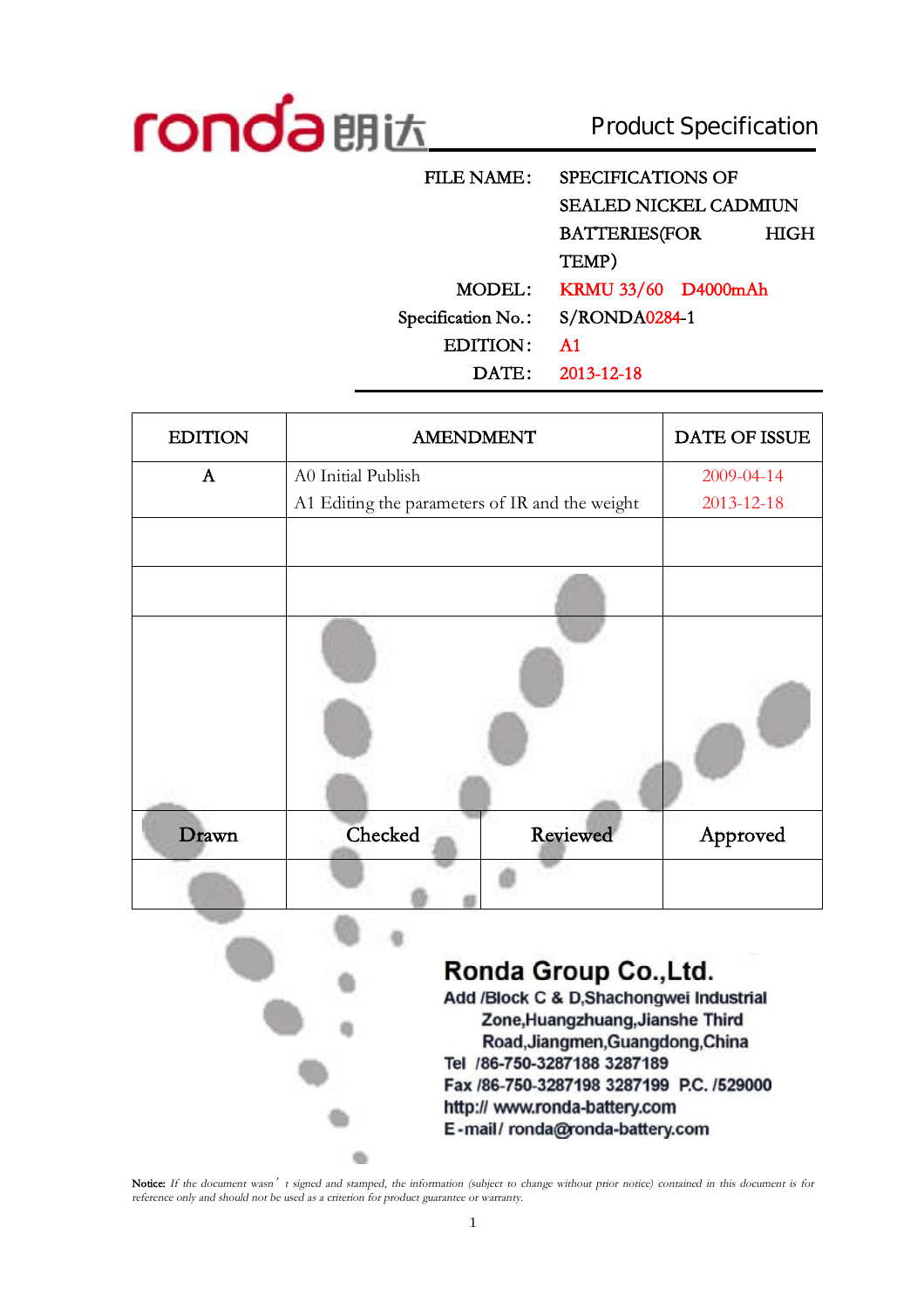### **KRMU 33/60 D4000mAh**

#### **1. SCOPE**

The specifications governs the performance of the following **RONDA** Nickel-Cadmium Cylindrical cell and its battery pack.. (Refer to the attached figure 1 )

Rated capacity: 4000mAh

Designation: KRMU 33/60 D (*D*: 33.0<sup>0</sup><sub>-1.0</sub>mm *H*: 59.5<sup>0</sup><sub>-1.0</sub>mm)





#### **2. DATA OF BATTERY PACK**

The data of battery pack, including voltage and weight, is almost equivalent to the multiple numbers of the relevant single cells.

Example: Battery pack consisting three single cells

Nominal voltage of single cell = 1.2V

Nominal voltage of battery pack =  $1.2V \times 3 = 3.6V$ 

#### **3. RATINGS**

#### **Table 1 - Ratings of the cells**

| Description           | Unit   | Specification | Conditions                |
|-----------------------|--------|---------------|---------------------------|
| Nominal Voltage       | V/Cell | 1.2           | Single cell               |
| <b>Rated Capacity</b> | mAh    | 4000          | Standard Charge/Discharge |

#### **4. PERFORMANCE**

Unless otherwise stated, tests should be done within one month of delivery under the following conditions:

Ambient Temperature: 20±5℃

Relative Humidity:  $65 \pm 20\%$ 

Standard Charge/Discharge Conditions:

Preparative: Prior to charging, the cell shall be discharged by 800mA(0.2*<sup>I</sup>t*A) to 1.0V

Charge:  $400mA(0.1I\text{A}) \times 16$ hours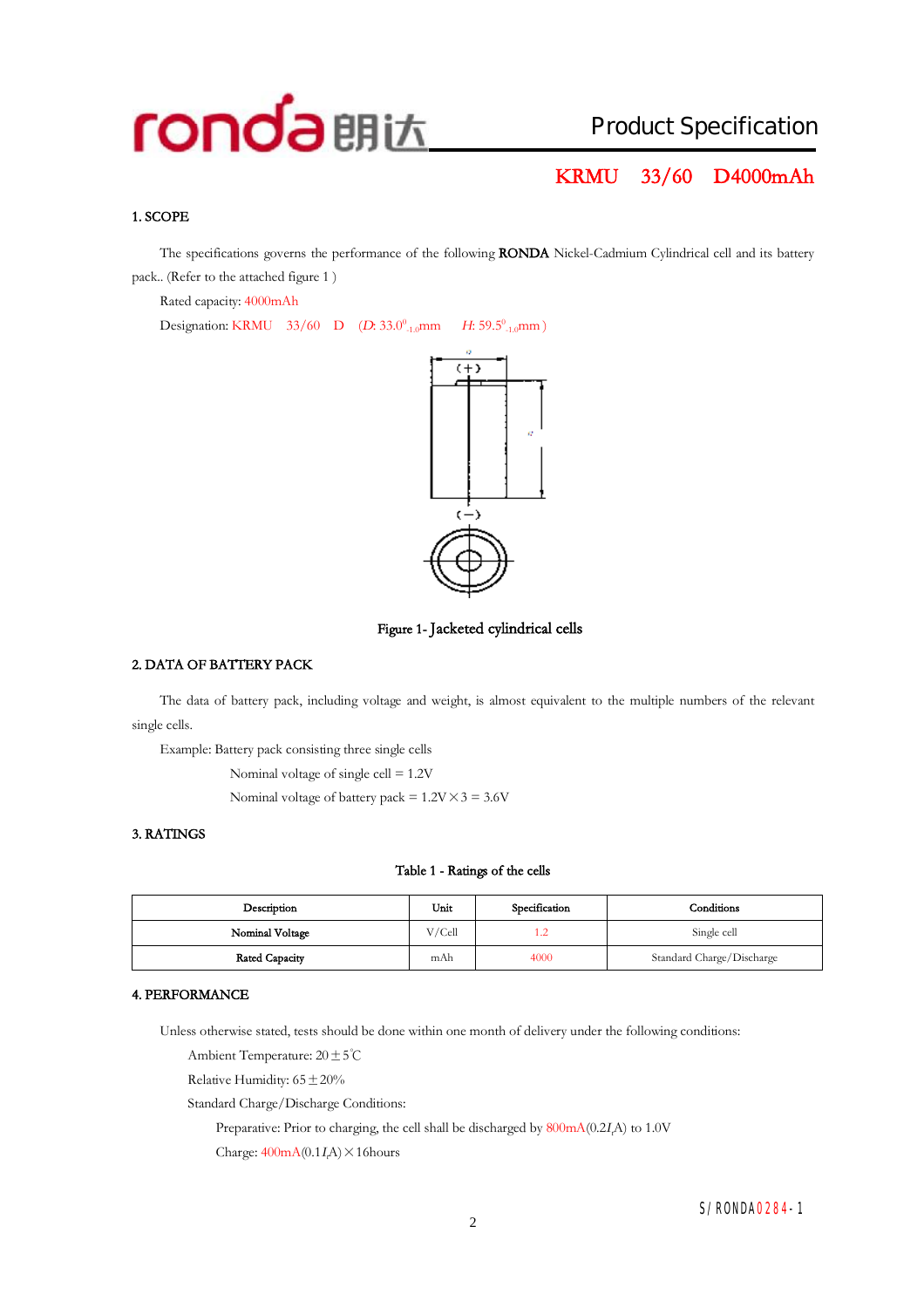

# **KRMU 33/60 D4000mAh**

Stand in charged condition:1~4h

Discharge: 800mA(0.2*<sup>I</sup>t*A) to 1.0V/Cell l

#### **Table 2 – Performance and test methods**

| <b>Test Item</b>                |                            | Specification<br>Unit                                 |                                                             | <b>Test Conditions</b>                                                                                                               | Remarks   |
|---------------------------------|----------------------------|-------------------------------------------------------|-------------------------------------------------------------|--------------------------------------------------------------------------------------------------------------------------------------|-----------|
|                                 |                            | h                                                     | $\geqslant 5$                                               | Standard Charge/Discharge                                                                                                            |           |
| performance<br><b>Discharge</b> | 20 C <sup>a</sup>          | min                                                   | $\geqslant$ 48                                              | After Standard Charge, stored for 1~4h, then<br>discharged by $4000 \text{mA}$ (1.0 <i>I<sub>r</sub>A</i> ) to 0.9V.                 | <b>MU</b> |
|                                 | $-18^{\circ}$ C            | h                                                     | $\geqslant$ 2                                               | After Standard Charge, stored for 16~24h in<br>-18 $\pm$ 2°C, then discharged by 800mA (0.2I,A)<br>to $1.0V$ in $-18 + 2^{\circ}C$ . |           |
| Charge (capacity) retention     |                            | h/min                                                 | $\geqslant$ 3h15min                                         | After Standard Charge, stored on open circuit<br>for a period of 28days, then discharged by<br>800mA (0.2I,A) to 1.0V.               |           |
|                                 | <b>Endurance</b> in cycles | cycle                                                 | $\geqslant 50$                                              | Appendix-table 3                                                                                                                     |           |
|                                 |                            | $A: \geqslant 3h45$ min                               | $B: \geq 42$ min $2^{nd}$                                   |                                                                                                                                      |           |
|                                 | Permanent charge endurance |                                                       | $B: \geq 42$ min 3 <sup>rd</sup><br>$A: \geqslant 3h45$ min | Appendix-table 4                                                                                                                     |           |
|                                 |                            |                                                       | $B: \geqslant 24$ min $8th$<br>$A: \ge 2h30$ min            |                                                                                                                                      |           |
|                                 |                            | $B: \geq 24$ min 9 <sup>th</sup><br>$A: \ge 2h30$ min |                                                             |                                                                                                                                      |           |
| Over charge                     | Discharge A                | h/min                                                 | $\geqslant$ 4h15min                                         | Appendix-table 5                                                                                                                     |           |
|                                 | Discharge B                | min                                                   | $\geqslant$ 36                                              |                                                                                                                                      |           |
| Safety device operation         |                            | Not disrupt or burst                                  |                                                             | Undergo a forced discharge at constant current<br>800mA(0.2I,A) to 0V. Then discharged by<br>4000mA (1.0 <i>I</i> ,A) for 60min.     |           |
| Storage                         |                            | $\geqslant 5$<br>hour                                 |                                                             | Stored on open circuit for 12 months.<br>Then standard charge/discharge.                                                             |           |
| Charge acceptance               |                            |                                                       |                                                             | IEC 61951-1 2006 7.9                                                                                                                 | Reference |
| Internal resistance             |                            | $m\Omega$                                             | $\leq 18.0$                                                 | Within 1~4h after standard Charge (1000Hz)                                                                                           |           |
|                                 | Weight                     |                                                       | $115$ (approx)                                              |                                                                                                                                      | Reference |
|                                 | Vibration                  |                                                       | No leakage, no fire, no explosion                           | IEC 62133 2002 4.2.2                                                                                                                 |           |
| Free fall                       |                            | No fire, no explosion                                 |                                                             | IEC 62133 2002 4.3.3                                                                                                                 |           |

a) Five cycles is permitted b) Unless otherwise stated, the cell shall be discharged by 800mA(0.2*<sup>I</sup>t*A) to 1.0V before test.

*Notice:Test conditions is drawn according to IEC 61951-1 2006; Please refer to the related description of the standard.* 

#### **5. CONFIGURATION, DIMENSIONS AND MARKINGS**

Please refer to the attached drawing.

#### **6. EXTERNAL APPEARANCE**

The cell/battery shall be free from cracks, scars, breakage, rust, discoloration, leakage nor deformation.

#### **7. CAUTION**

- (1) Reverse charging is not acceptable.
- (2) Charge before use. The cells/batteries are delivered in an uncharged state.
- (3) Do not charge/discharge with more than our specified current.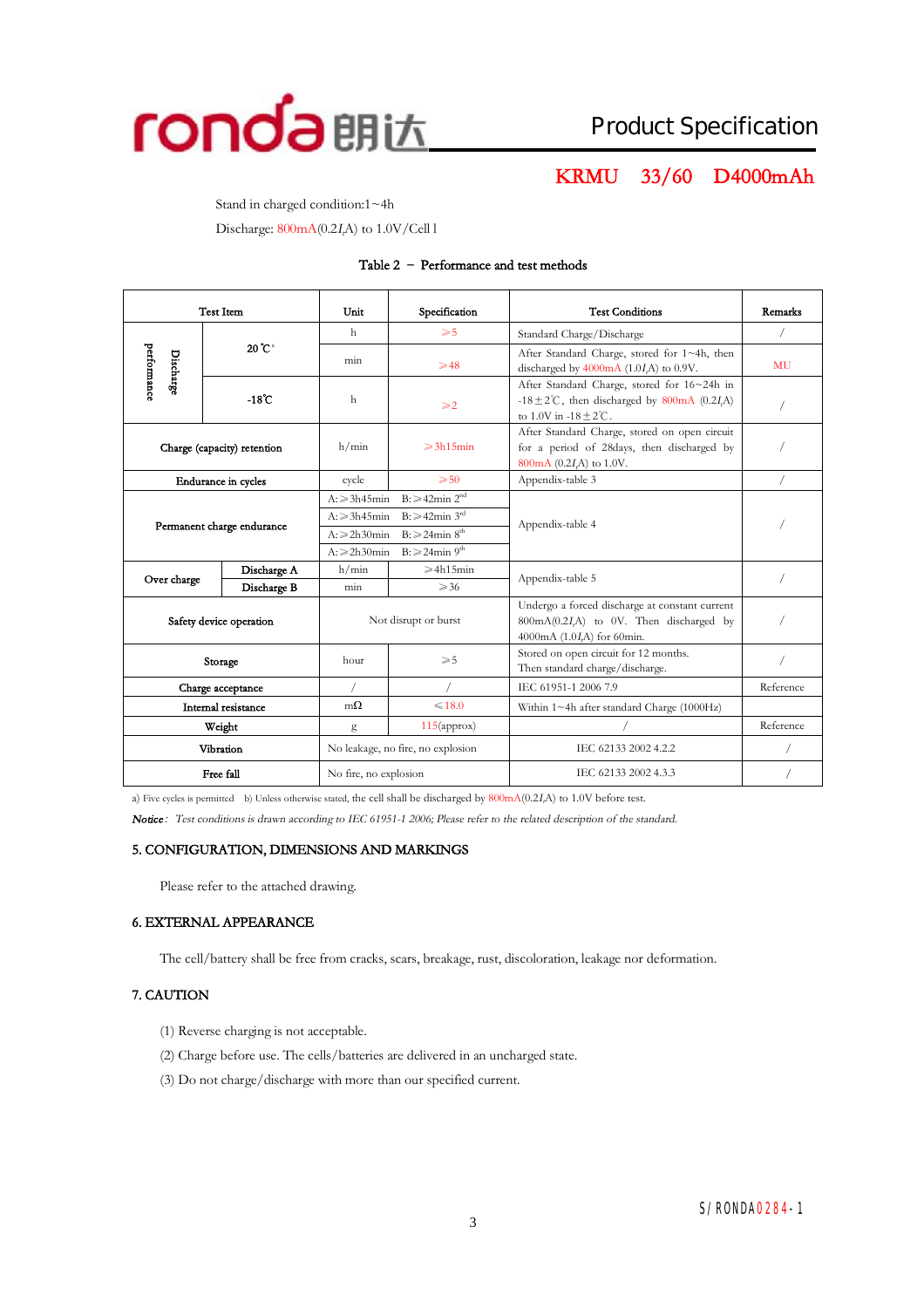

### **KRMU 33/60 D4000mAh**

(4) Prevent short circuit, do not incinerate or disassemble the cell/battery.

(5) Do not solder directly to the cell/battery for a long time.

(6) The life expectancy may be reduced if the cell/battery is subjected adverse conditionslike: extreme temperature, deep cycling, excessive overcharge/ over-discharge.

(7) Store the cell/battery in a cool and dry place. Always discharge batteries before assemble or solder.

(8) Always discharge batteries before bulk storage or shipment.

(9) Do not mix batteries of different types and capacities.

#### **Appendix**

#### A) **Endurance in cycles**

Prior to the endurance on cycle test ,the cell shall be discharged at 800mA(0.2*<sup>I</sup>t*A) to 1.0V. The following test shall be carried out in accordance with the conditions specified in Table 3.

#### **Table 3 Endurance in cycles**

| Cycle number<br>Charge |                             | Stand in charged condition | Discharge                   |
|------------------------|-----------------------------|----------------------------|-----------------------------|
|                        | $0.1I$ A for 16h            | none                       | 0.25 <i>I.A</i> for 2h20min |
| $2 - 48$               | 0.25 <i>I.A</i> for 3h10min | none                       | 0.25 <i>I.A</i> for 2h20min |
| 49                     | 0.25 <i>I.A</i> for 3h10min | none                       | $0.25I/A$ to $1.0V$         |
| 50                     | $0.1IrA$ for 16h            | $1h - 4h$                  | $0.20 I.A$ to $1.0 V^2$     |
|                        |                             |                            |                             |

a) Cycles 1 to 50 shall be repeated until the discharge duration on any 50th Cycle becomes less than 3h or the cell voltage drops below 1.0V during 1~48<sup>th</sup> cycle.

#### B) **Permanent charge endurance**

The permanent charge endurance test shall be performed in three steps according to the conditions specified in table 4. It consists of:

- l A charge acceptance test at +50℃;
- l An ageing period of six months at +70℃;
- l A final charge acceptance test to check the cell's performance after ageing.

NOTE The twelve months ageing period and the temperature of  $+70$   $\degree$  C have been selected to simulate four years of permanent charge operation at  $+50$   $\degree$  C.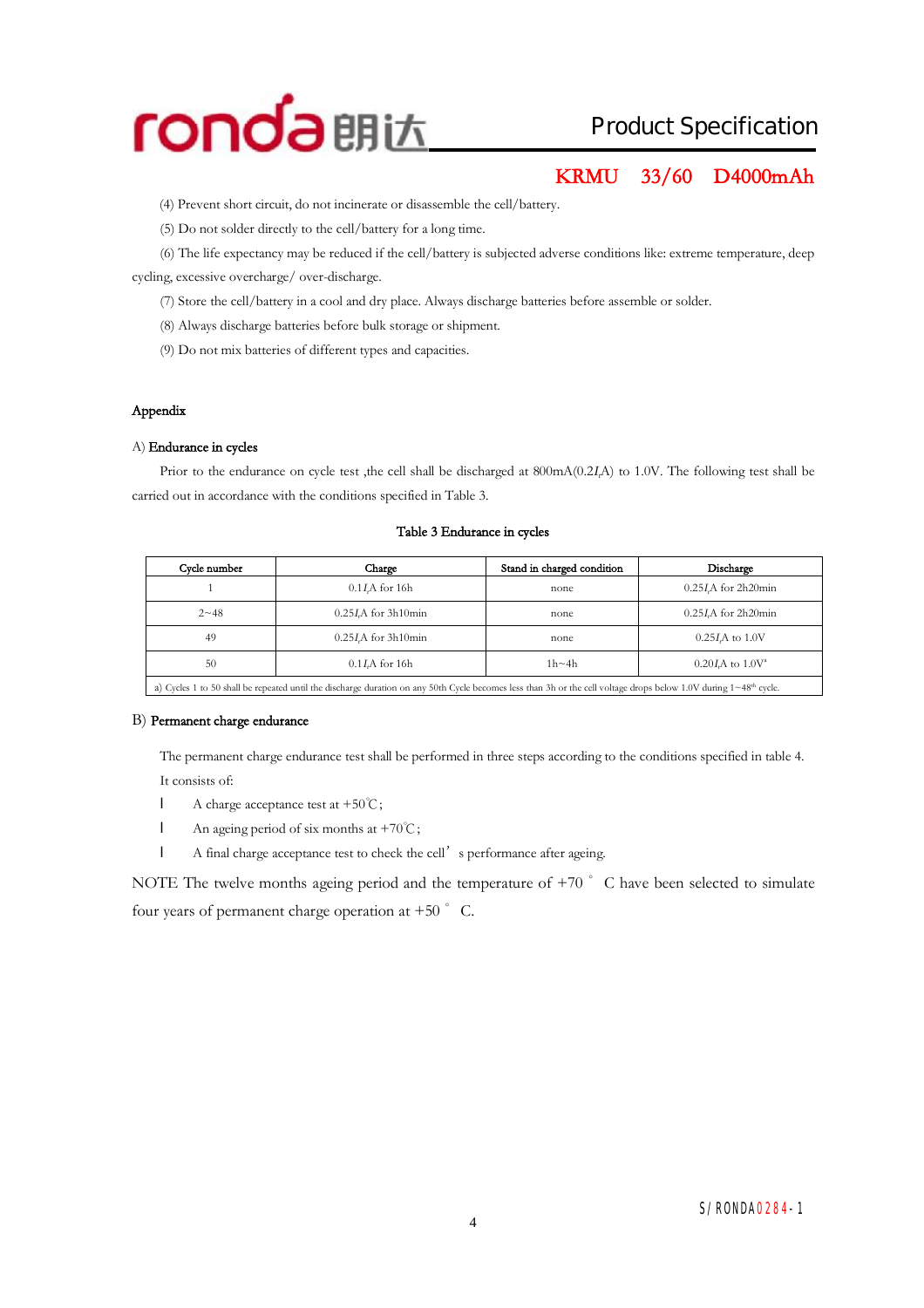

# **KRMU 33/60 D4000mAh**

| Cycle<br>number | Ambient<br>temperature                          | Charge                    | Discharge A or B <sup>a</sup> | Minimum discharge duration |  |  |
|-----------------|-------------------------------------------------|---------------------------|-------------------------------|----------------------------|--|--|
|                 |                                                 |                           | A: $0.2IrA$ to 1.0V or        |                            |  |  |
| $\mathbf{1}$    |                                                 | $0.05I\text{A}$ for 48h   | $B: 1.0IrA$ to 1.0V           | No requirement             |  |  |
| 2               | $50^{\circ}$ C ± 2 $^{\circ}$ C                 |                           | A: $0.2IrA$ to 1.0V or        | 3h45min                    |  |  |
|                 |                                                 | $0.05I\text{A}$ for 24h   | $B: 1.0I$ to 1.0V             | 42min                      |  |  |
| $\mathfrak{Z}$  |                                                 | 0.05 <i>I</i> ,Afor 24h   | A: $0.2I$ to 1.0V or          | 3h45min                    |  |  |
|                 |                                                 |                           | $B: 1.0IrA$ to 1.0V           | 42min                      |  |  |
| $\overline{4}$  |                                                 | $0.05I$ , A for 120d      | A: $0.2I_tA$ to 1.0V or       |                            |  |  |
|                 |                                                 |                           | $B: 1.0I$ to 1.0V             |                            |  |  |
|                 | $70^{\circ}C + 2^{\circ}C$<br>5<br>6            | $0.05IrA$ for 120d        | A: $0.2I$ to 1.0V or          | No requirement             |  |  |
|                 |                                                 |                           | $B: 1.0IrA$ to 1.0V           |                            |  |  |
|                 |                                                 | 0.05 <i>I</i> ,A for 120d | A: $0.2I_tA$ to 1.0V or       |                            |  |  |
|                 |                                                 |                           | $B: 1.0I$ to 1.0V             |                            |  |  |
| $\overline{7}$  |                                                 | $0.05IrA$ for 48h         | A: $0.2IrA$ to 1.0V or        | No requirement             |  |  |
|                 |                                                 |                           | $B: 1.0IrA$ to 1.0V           |                            |  |  |
| 8               | $50^{\circ}$ C $\pm 2^{\circ}$ C                | $0.05I\text{A}$ for 24h   | A: $0.2IrA$ to 1.0V or        | 2h30min                    |  |  |
|                 |                                                 |                           | $B: 1.0I$ to 1.0V             | 24min                      |  |  |
| $\overline{Q}$  |                                                 |                           | A: $0.2IrA$ to 1.0V or        | 2h30min                    |  |  |
|                 | $0.05\emph{I}_{\emph{r}}$ A for 24h             |                           | $B: 1.0IrA$ to 1.0V           | 24min                      |  |  |
| a)              | A: for LU、MU、HU cells; B: for MU、HU cells only。 |                           |                               |                            |  |  |

#### **Table 4 Permanent charge endurance**

#### C) **Over charge**

The ability of the cell to withstand an overcharge shall be determined by the following test at  $0^{\circ}C \pm 2^{\circ}C$  in circulating air. The test shall be carried out according to the specified in table 5.

#### **Table 5 Overcharge at** 0℃

| Charge                                                         | Discharge A <sup>*</sup> | Discharge B <sup>a</sup> |  |  |  |
|----------------------------------------------------------------|--------------------------|--------------------------|--|--|--|
|                                                                | LU、MU、HU cells           | MU, HU cells             |  |  |  |
| $0.05$ <i>I.A</i> for 28d                                      | $1.0I$ to $1.0V$         |                          |  |  |  |
| The discharge is carried out immediately on the charging<br>a) |                          |                          |  |  |  |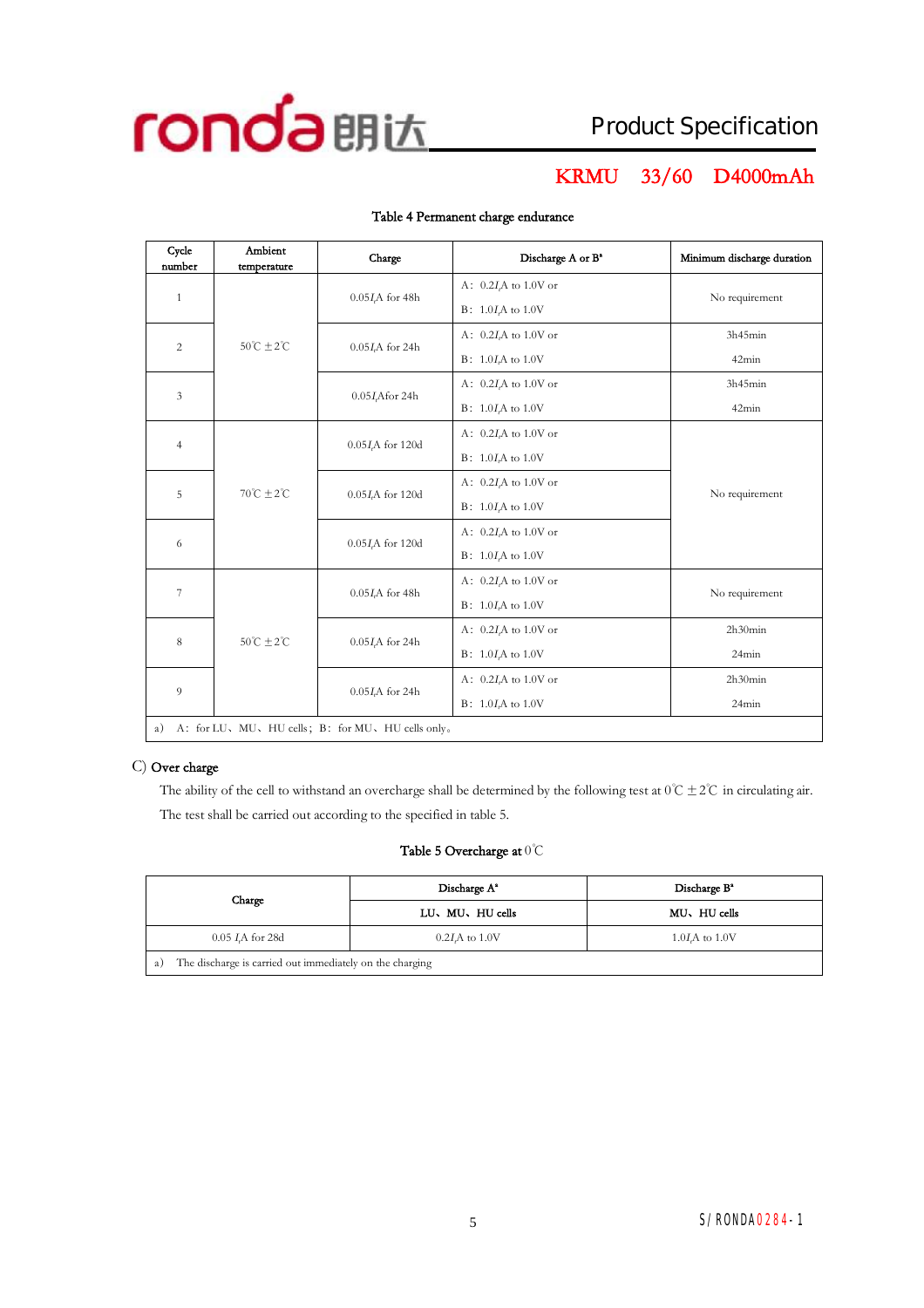# **KRMU 33/60 D4000mAh**



#### **Electrical Performance:**



**NOTICE:** *Manufacturer reserves the right to alter or amend the design, model and specification without prior to notice.*

The information (subject to change without prior to notice) contained in this document is for reference only and should not be used as a *criterion for product guarantee or warranty.*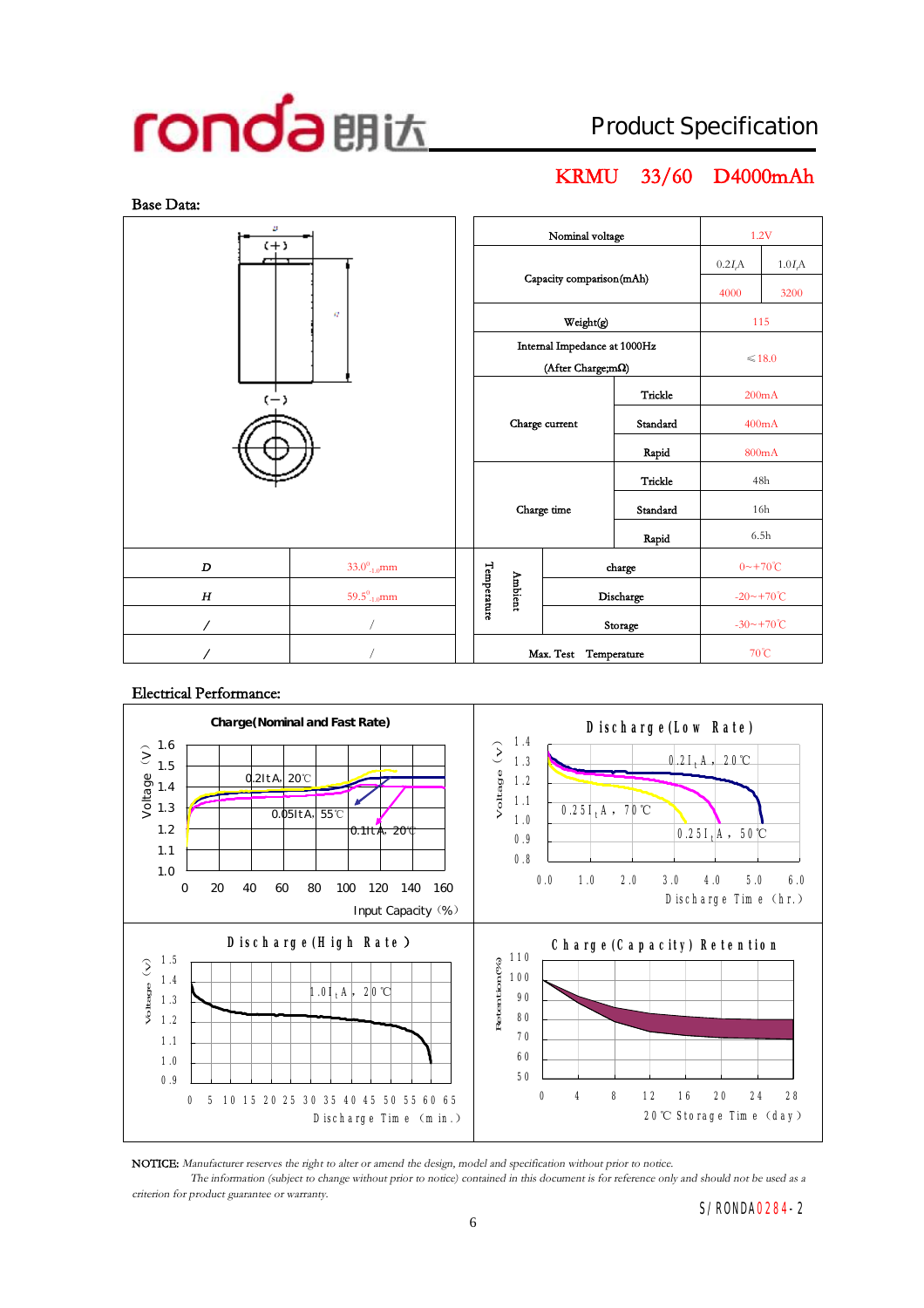# **产品规格书**

|   |       | 文件名称: 圆柱型密封可充镍镉高温型电池规格书       |
|---|-------|-------------------------------|
|   |       | 型 号: KRMU 33/60 D4000 毫安时     |
| 编 |       | $\frac{1}{2}$ : S/RONDA0284-1 |
| 版 | 次: A1 |                               |
| 日 |       | 期: 2013年12月18日                |

| 版次           | 修改内容                                                                                                                    | 生效日期       |
|--------------|-------------------------------------------------------------------------------------------------------------------------|------------|
| $\mathbf{A}$ | A0 初版发行                                                                                                                 | 2009-04-14 |
|              | A1 修订电池内阻和重量参数                                                                                                          | 2013-12-18 |
|              |                                                                                                                         |            |
|              |                                                                                                                         |            |
|              |                                                                                                                         |            |
| 草拟           | 核<br>复核<br>审                                                                                                            | 批准         |
|              |                                                                                                                         |            |
|              | 江门市朗达电池有限公司<br>地址 / 广东省江门市建设三路篁庄沙冲围工业区C、D栋<br>电话 / 86-750-3287188 3287189<br>传真 / 86-750-3287198 3287199<br>邮编 / 529000 |            |

*如果文件没有签名并盖章,本文件中包含的信息仅供参考,不应被用来作为产品提供保证或担保的基准。(如 有变更,恕不另行通知)* 

Ć٦

http:// www.ronda-battery.com

E-mail/ronda@ronda-battery.com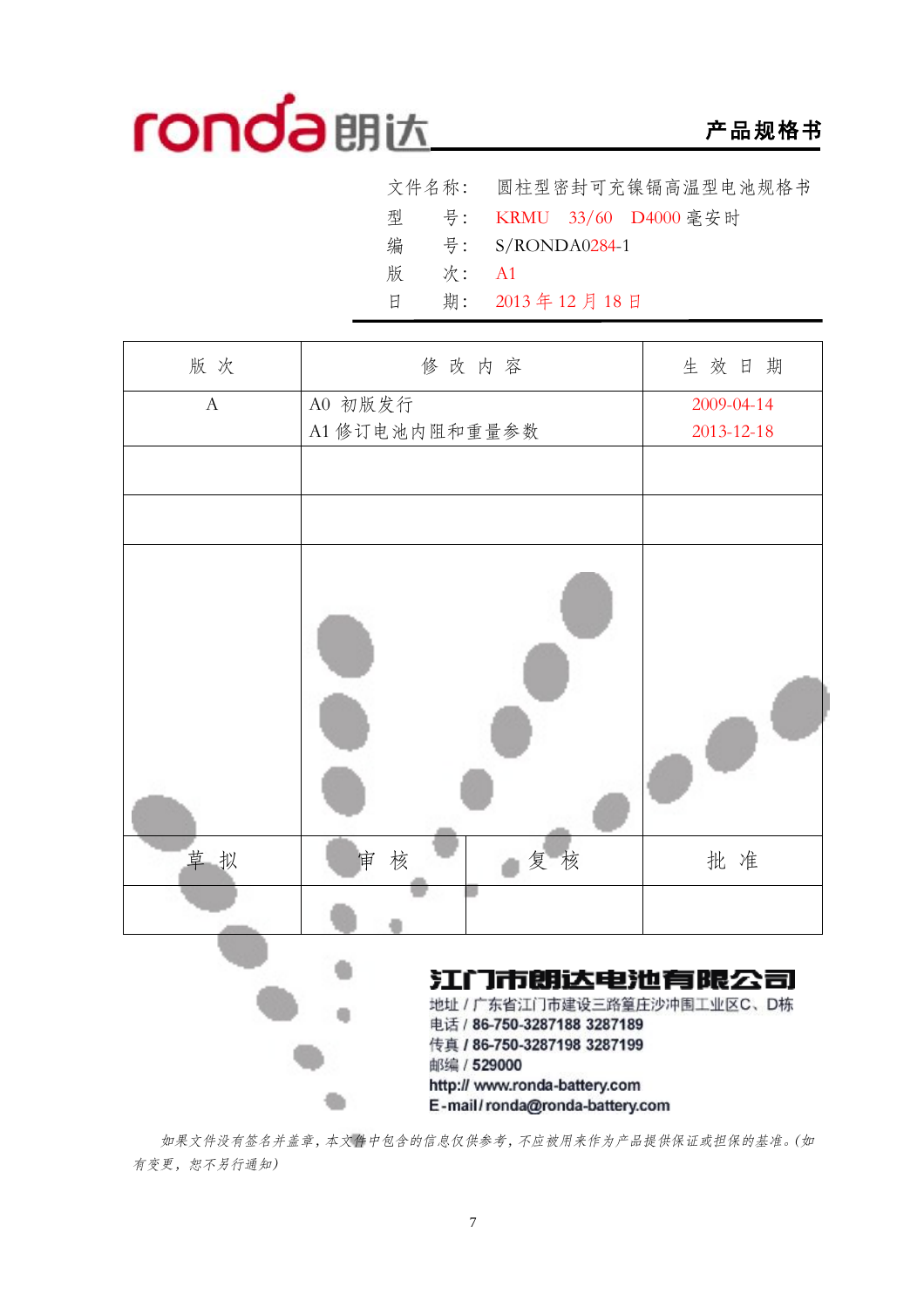

KRMU 33/60 D4000 毫安时

1. 范围

本规格书适用于下述的**朗达**牌 Ni-Cd 圆柱型电池单体及电池组的全部性能指标.

额定容量: 4000mAh

电池型号: KRMU 33/60 D (D: 33.0<sup>0</sup><sub>-1.0</sub>mm H: 59.5<sup>0</sup><sub>-1.0</sub>mm)



图 1 带防护外套的圆柱型密封镍镉可充单体电池

2. 组合电池的指标

组合电池的电压、重量等数据,近似等于单体电池数与对应值之乘积。 例如:组合电池包括三个单体电池

单体电池的额定电压=1.2V

则电池组的额定电压=1.2V×3=3.6V

3. 额定性能

表 1 电池的额定性能

| $\epsilon$<br>$     -$ |     |                       |      |  |  |
|------------------------|-----|-----------------------|------|--|--|
| 项目                     | 单位  | 指标                    | 备注   |  |  |
| 标称电压                   |     | 1 າ<br>. . <u>. .</u> | 单体   |  |  |
| 额定容量                   | mAh | 4000                  | 标准充放 |  |  |

4. 电池性能与测试方法

除非另有说明,测试须在发货后一个月内在下述条件下进行:

环境温度: 20±5℃

相对湿度: 65±20%

标准充放条件:

准备:充电前电池要以 0.2*<sup>I</sup>t*A 恒流放电至终点电压 1.0V;

充电:400mA(0.1*<sup>I</sup>t*A)充 16 小时;

搁置:1~4 小时;

放电:800mA(0.2*<sup>I</sup>t*A)至 1.0V。

电池性能和测试方法见表 2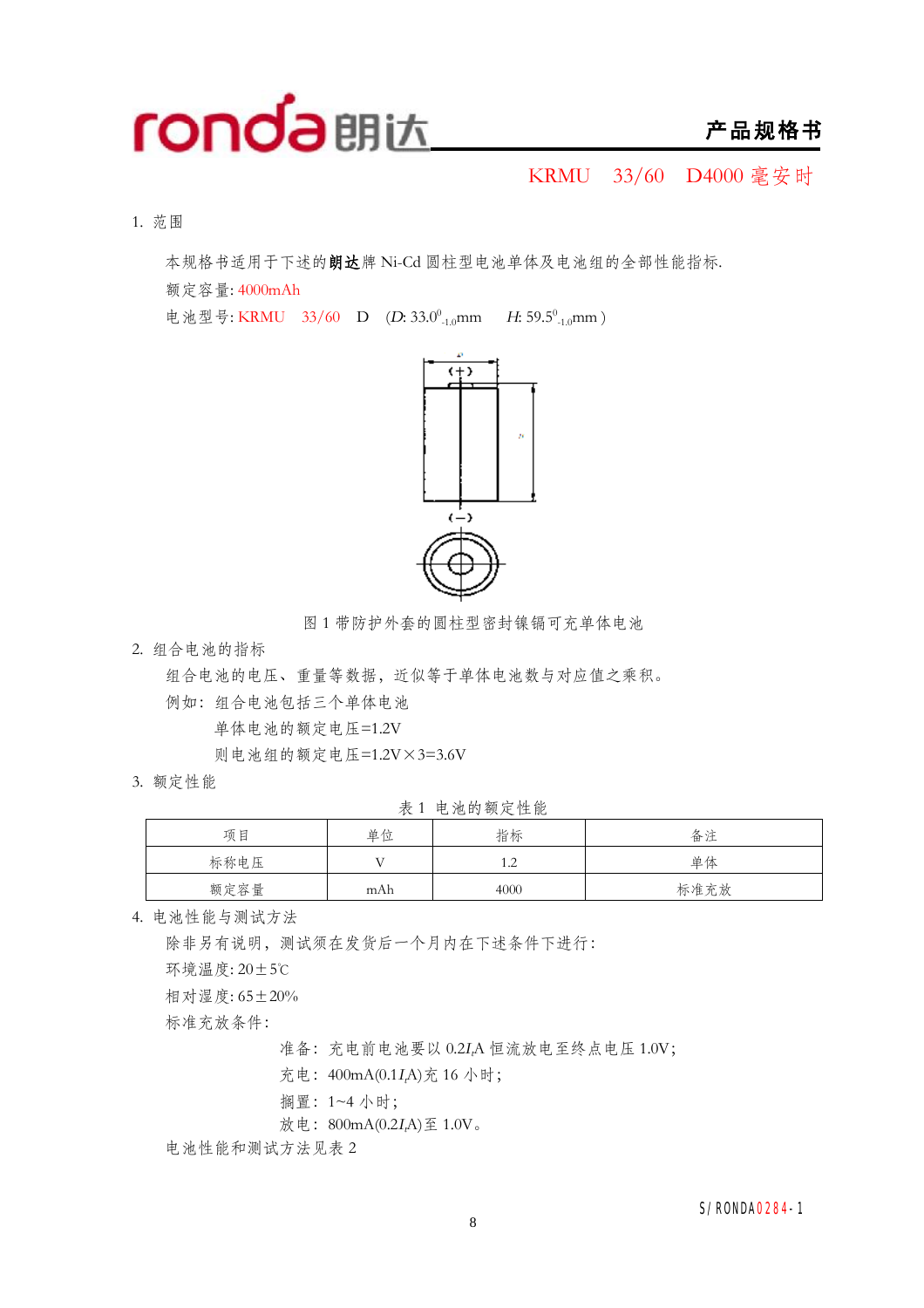

KRMU 33/60 D4000 毫安时

|                                                        | 测试项目 |                                                                                                                                                                                               | 单位                   | 标准                                                                            | 测试方法                                                                 | 备注            |
|--------------------------------------------------------|------|-----------------------------------------------------------------------------------------------------------------------------------------------------------------------------------------------|----------------------|-------------------------------------------------------------------------------|----------------------------------------------------------------------|---------------|
|                                                        |      |                                                                                                                                                                                               | $\mathsf{h}$         | $\geqslant$ 5                                                                 | 标准充放                                                                 |               |
| 放<br>电                                                 |      | $20^{\circ}C^{1}$                                                                                                                                                                             | min                  | $\geqslant$ 48                                                                | 标准充电后搁置 1~4 小时, 以<br>4000mA(1.0IA)放电至 0.9V。                          | HU            |
| 性<br>能                                                 |      | $-18^{\circ}$ C                                                                                                                                                                               | h                    | $\geqslant$ 2                                                                 | 标准充电后在-18℃±2℃搁置16~24小时,<br>以 800mA(0.2I,A)放电至 1.0V。                  | $\frac{1}{2}$ |
|                                                        |      | 荷电保持率                                                                                                                                                                                         | h/min<br>$\mathbf n$ | $\geqslant$ 3h15min                                                           | 标准充电后, 开路搁置 28 天(20 °C±2 °C),<br>随后标准放电(0.2I <sub>r</sub> A)至 1.0V。  |               |
|                                                        |      | 循环寿命                                                                                                                                                                                          | Cycle                | $\geqslant 50$                                                                | 见附录 表 3                                                              |               |
| 耐充电寿命                                                  |      | A: $\geq$ 3h45min B: $\geq$ 42min $2^{nd}$<br>A: ≥3h45min B: ≥42min 3 <sup>rd</sup><br>$A: \ge 2h30$ min B: $\ge 24$ min 8 <sup>th</sup><br>A: $\geq$ 2h30min B: $\geq$ 24min 9 <sup>th</sup> |                      | 见附录 表 4                                                                       |                                                                      |               |
| 放电A<br>过充测<br>试                                        |      | h/min<br>$\mathbf n$                                                                                                                                                                          | $\geqslant$ 4h15min  | 见附录 表 5                                                                       |                                                                      |               |
|                                                        |      | 放电B                                                                                                                                                                                           | min                  | $\geqslant$ 36                                                                |                                                                      |               |
| 安全装置操作                                                 |      |                                                                                                                                                                                               | $\sqrt{2}$           | 无爆炸、无破裂                                                                       | 以 800mA(0.2IA) 放电至 0V 后再以<br>4000mA(1.0 I <sub>r</sub> A)强制放电 60 分钟。 |               |
| 贮存1)                                                   |      | h                                                                                                                                                                                             | $\geqslant$ 5        | 以 800mA(0.2I,A)放电至 1.0V 后搁置 12 个<br>月,再进行标准充放。                                | $\sqrt{2}$                                                           |               |
| 内阻                                                     |      | $m\Omega$                                                                                                                                                                                     | $\leq 18$            | 电池应以 0.2IA 放电至 1.0V, 然后标准充<br>电,搁置 1~4 小时;在频率为 1.0kHz土<br>0.1kHz 的交流电流下测电池内阻。 | $\sqrt{2}$                                                           |               |
| 重量                                                     |      |                                                                                                                                                                                               | g                    | 115(大约)                                                                       |                                                                      | 参考            |
|                                                        |      | 碰撞试验                                                                                                                                                                                          |                      | 不漏液、不着火、不爆炸                                                                   | IEC 62133 2002 4.2.2                                                 |               |
|                                                        |      | 自由落体                                                                                                                                                                                          |                      | 不着火、不爆炸                                                                       | IEC 62133 2002 4.3.3                                                 |               |
| 1) 允许最多测试五次<br>2) 如未特别说明电池在测试前必须以 0.2IA 恒流放电至终点电压 1.0V |      |                                                                                                                                                                                               |                      |                                                                               |                                                                      |               |

表 2 电池性能及测试方法

*注:本规格书中的测试方法根据 IEC 61951-1 <sup>2006</sup> 制订,详细测试方法请参考该标准的相关条款。*

5. 电池外观尺寸

参见附图

6. 外观

无裂缝、疤痕、破裂、锈蚀、脏污、漏液、变形

7. 使用注意事项

- 1)勿将电池反极充电;
- 2) 如电池已带电, 初次用前先放电后再充电;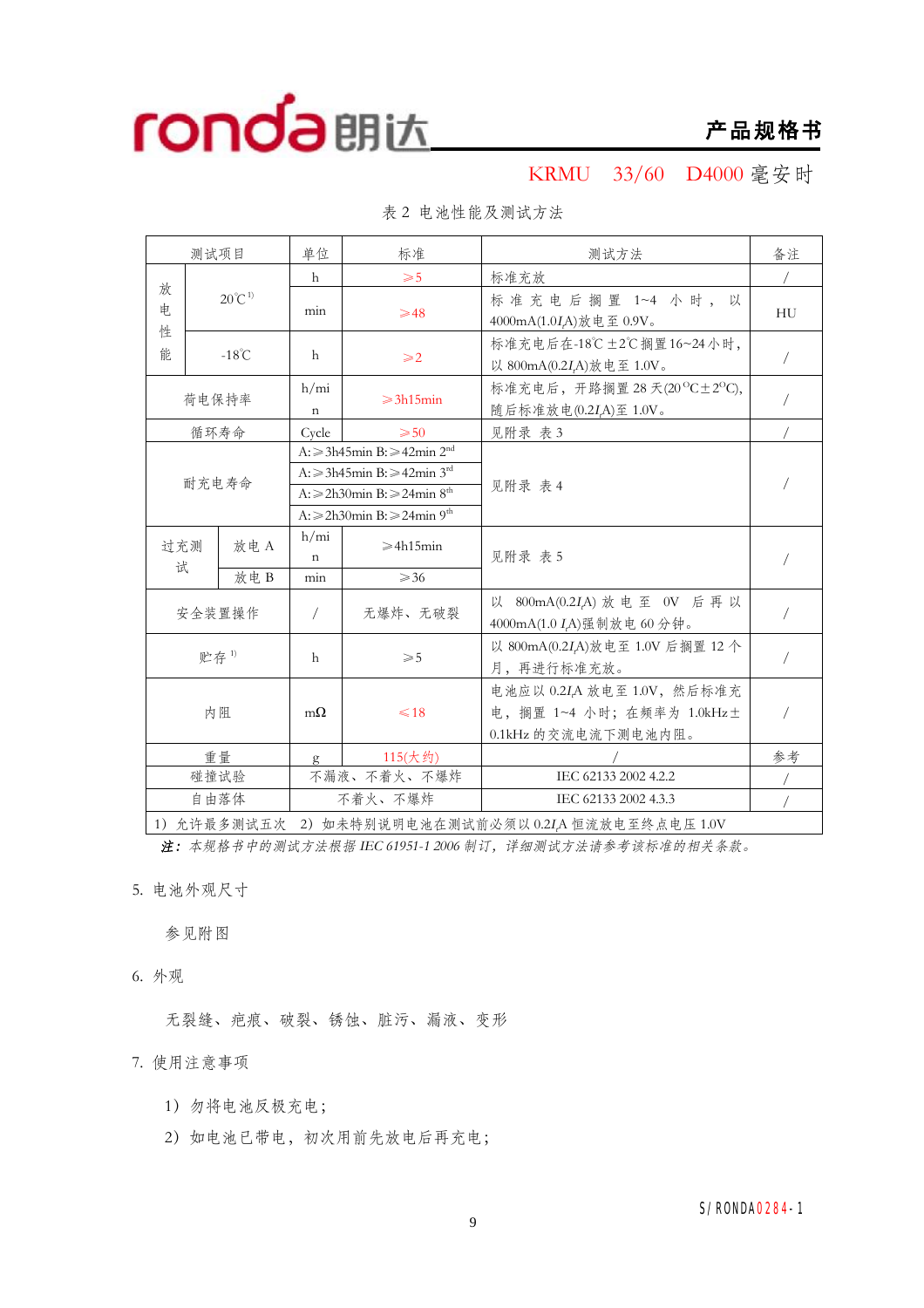

### **产品规格书**

KRMU 33/60 D4000 毫安时

- 3)避免以高于指定的电流充放电;
- 4)防止电池短路,不要拆解或焚烧电池;
- 5)勿在电池上直接锡焊焊接;
- 6)如极端高温、大于规定的过充、过放电,电池的使用寿命可能会下降;
- 7)电池应存放干爽阴凉处,电池在组装或焊接前应将电池放电;
- 8)建议在运输或散装贮存时将电池放电;
- 9)不要将不同类型或不同容量的电池组合使用。

附录

1)循环寿命测试

循环寿命试验前,电池应以 0.2*<sup>I</sup>t*A 放电至终止电压 1.0V,然后,在环境温度 20℃±5℃下作 循环寿命测试;测试循环见表 3。

表 3 循环寿命

| 循环次数     | 充电                      | 充电态搁置        | 放电                               |
|----------|-------------------------|--------------|----------------------------------|
|          | 0.1I <sub>r</sub> A 16h | 无            | $0.25I$ A 2h20 $min$             |
| $2 - 48$ | $0.25I/A$ 3h10 $min$    | 无            | $0.25I$ A 2h20min                |
| 49       | $0.25I$ A 3h10 $min$    | 无            | 0.25IA 放电至 1.0V                  |
| 50       | $0.1I$ A 16h            | $1h \sim 4h$ | $0.20IrA$ 放电至 1.0V <sup>b)</sup> |
|          |                         |              |                                  |

循环至第 50 次放电时间不足 3 小时或在 1~48 个循环中电压降至 1.0V 以下为止。

2)耐充电寿命

按表 4 规定的条件,耐充电寿命试验应分三步进行,它包括:

- ——充电效率试验
- ——在 70℃下十二个月的老化周期;
- 注:70℃的试验是模拟 50℃时 4 年的耐充电寿命。
- ——最后充电效率试验检查电池老化后的性能。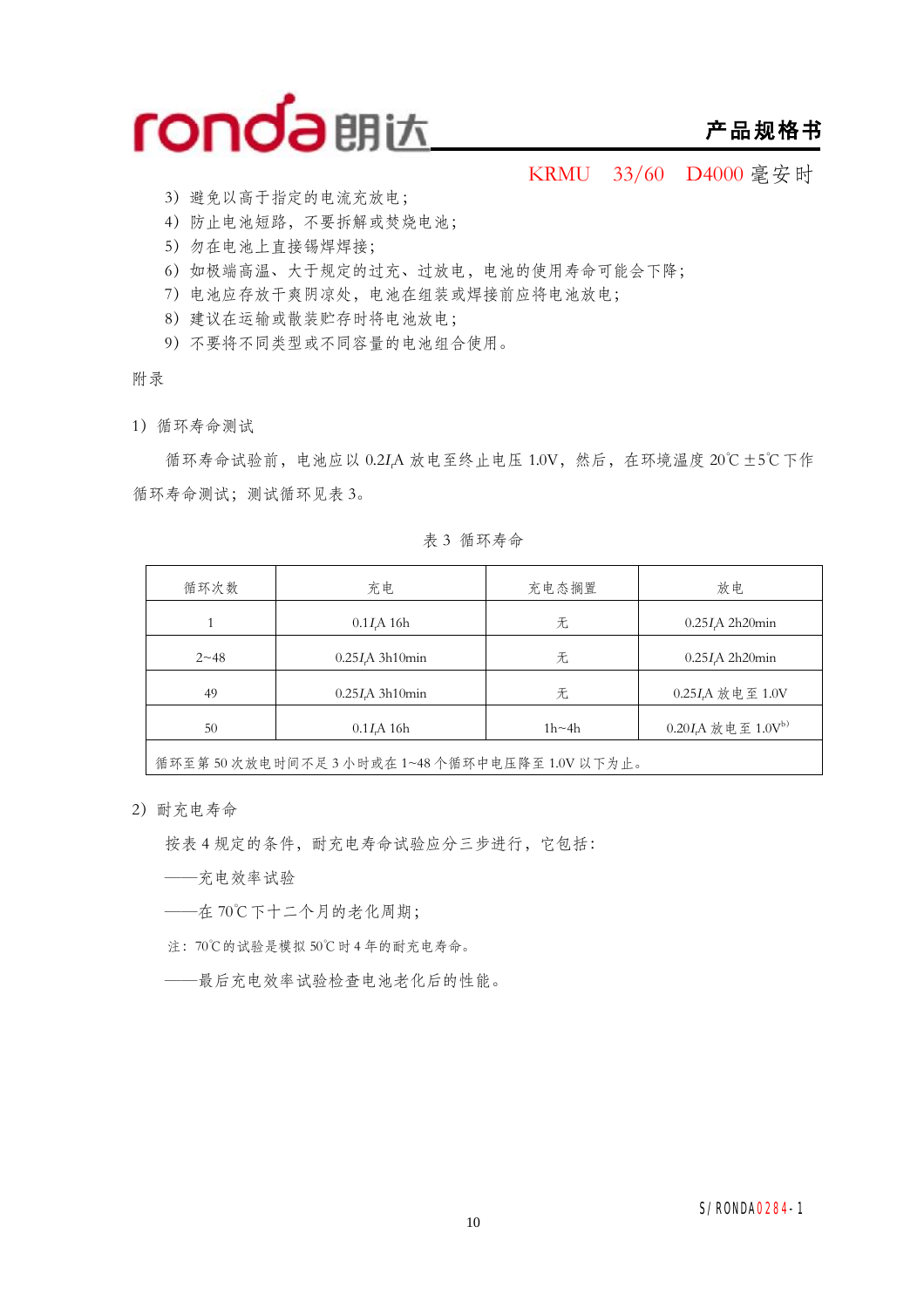

KRMU 33/60 D4000 毫安时

| 循环次<br>数                                    | 环境温度                         | 充电                       | 放电 A 或 Ba                                                                  | 最少放电时间           |  |  |
|---------------------------------------------|------------------------------|--------------------------|----------------------------------------------------------------------------|------------------|--|--|
| $\mathbf{1}$                                |                              | 0.05I <sub>r</sub> A 48h | A: 0.2 <i>I<sub>t</sub>A</i> 放电至 1.0V 或<br>B: 1.0I,A 放电至 1.0V              | 无要求              |  |  |
| $\overline{2}$                              | $50^{\circ}C \pm 2^{\circ}C$ | 0.05I <sub>r</sub> A 24h | A: 0.2I,A 放电至 1.0V 或<br>B: 1.0I <sub>r</sub> A 放电至 1.0V                    | 3h45min<br>42min |  |  |
| 3                                           |                              | 0.05I <sub>r</sub> A 24h | A: 0.2I,A 放电至 1.0V 或<br>B: 1.0I <sub>r</sub> A 放电至 1.0V                    | 3h45min<br>42min |  |  |
| $\overline{4}$                              | $70^{\circ}C \pm 2^{\circ}C$ | $0.05I$ A 120d           | A: 0.2I <sub>t</sub> A 放电至 1.0V 或<br>B: $1.0I_tA$ 放电至 $1.0V$               |                  |  |  |
| 5                                           |                              | $0.05I$ A 120d           | A: 0.2I <sub>c</sub> A 放电至 1.0V 或<br>B: 1.0I,A 放电至 1.0V                    | 无要求              |  |  |
| 6                                           |                              | $0.05I$ A 120d           | A: 0.2I,A 放电至 1.0V 或<br>B: 1.0I <sub>t</sub> A 放电至 1.0V                    |                  |  |  |
| 7                                           |                              | 0.05I <sub>r</sub> A 48h | A: 0.2I,A 放电至 1.0V 或<br>B: $1.0I_tA$ 放电至 $1.0V$                            | 无要求              |  |  |
| 8                                           | $50^{\circ}C \pm 2^{\circ}C$ | $0.05I\text{A}$ 24h      | A: 0.2I <sub>r</sub> A 放电至 1.0V 或<br>B: 1.0I <sub>r</sub> A 放电至 1.0V       | 2h30min<br>24min |  |  |
| $\overline{9}$                              |                              | $0.05I$ A 24h            | A: 0.2 <i>I</i> <sub>r</sub> A 放电至 1.0V 或<br>B: 1.0I <sub>A</sub> 放电至 1.0V | 2h30min<br>24min |  |  |
| A: 适用于 LU、MU、HU 电池; B: 仅适用于 MU、HU 电池。<br>a) |                              |                          |                                                                            |                  |  |  |

表 4 LU、MU、HU 电池的耐充电寿命

3)过充电测试

试验前,电池应在 20℃±5℃下以 0.2*<sup>I</sup>t*A 放电至终止电压 1.0V,并在 0℃±2℃下搁置 16h-24h。 在 0℃±2℃循环空气中,电池的耐过充电能力应由下面试验来决定,测试条件见表

表 5 0℃过充电

| 充电                | 放 申 <sup>a</sup> A           | 放电 <sup>a</sup> B          |  |  |
|-------------------|------------------------------|----------------------------|--|--|
|                   | LU、MU、HU 电池                  | MU、HU 电池                   |  |  |
| $0.05I$ $A$ 充 28d | 0.2I <sub>r</sub> A 放电至 1.0V | 1.0I <sub>A</sub> 放电至 1.0V |  |  |
| 充电结束后立即放电<br>a)   |                              |                            |  |  |